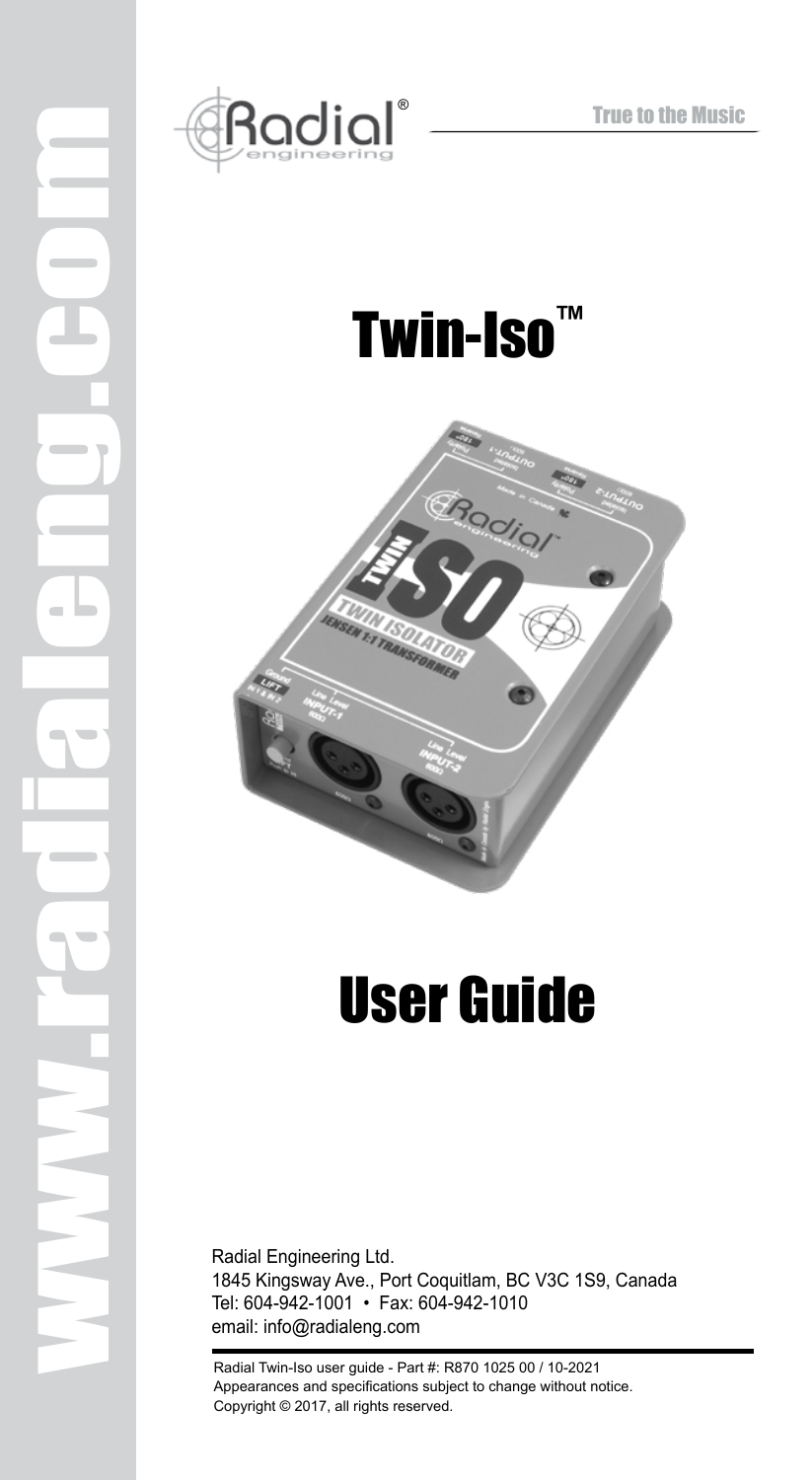#### **WELCOME**

Congratulations on your purchase of the Radial Twin-Iso stereo (dual mono) line-level isolator. The Twin-Iso is a handy device that will allow you to isolate audio equipment and eliminate troublesome noise caused by ground loops.

The Radial Twin-Iso employs two high-performance Jensen isolation transformers to ensure the best signal transfer is enjoyed without artifacts or distortion. This makes the Twin-Iso a perfect choice where multiple consoles need to be sub-mixed, when isolating amplifier distribution racks and for connecting remote speaker towers. The Twin-Iso can also eliminate ground loop problems where equipment must be connected to alternate power sources such as generators.

As with all Radial products, the Twin-Iso is made with 14 gauge steel and features an internal welded I-beam frame for maximum rigidity. Switches and jacks are protected by our unique bookend construction, making the Twin-Iso virtually impossible to damage even in the most abusive touring environments.

We have purposely written this manual to be short, as most users will likely be familiar with the Twin-Iso's applications. We do suggest that you take a moment to read through this document to familiarize yourself with the features that have been built in. For more detailed information, please visit the Radial website. This is where we post questions and answers that come from users after the product is released. If you do not find an answer, we invite you to send us an email at info@radialeng.com and we will do our best to answer your query in a prompt and professional manner.

The Radial Twin-Iso is a wonderful device that will surely provide you with years of problem-solving connectivity. Enjoy!

#### **INTRODUCTION**

The Radial Twin-Iso has been designed to provide electrical isolation between two line-level devices such as between two mixing consoles, remote speakers, crossovers and amplifier racks. Use the Twin-Iso anywhere source and destination devices may cause system noise because of different ground potentials (often referred to as ground loops).

So-called ground loops are caused by differing voltage references from various pieces of equipment that, when connected together, can introduce a 60 cycle hum in the sound system. Although there are various solutions that can be engineered to eliminate noise, the simplest and most effective is to isolate the source and destination with an audio transformer.

The Radial Twin-Iso employs two high-quality Jensen transformers to do the task. Jensen is renowned for their quality and the ability of their transformers to handle high signal levels without saturation and transfer the signal without introducing phase distortion or group delay. Although the cost is higher, a good quality transformer will assure the signal remains true to the source, resulting in better sound.

When you first pick up the Radial Twin-Iso, you will immediately notice the weight. This 'hefty' device employs a welded steel I-beam internal construction to assure the internal PCB will not torque, preventing part failure. Besides the heavy-duty enclosure, the extra-large transformers add to the Twin-Iso's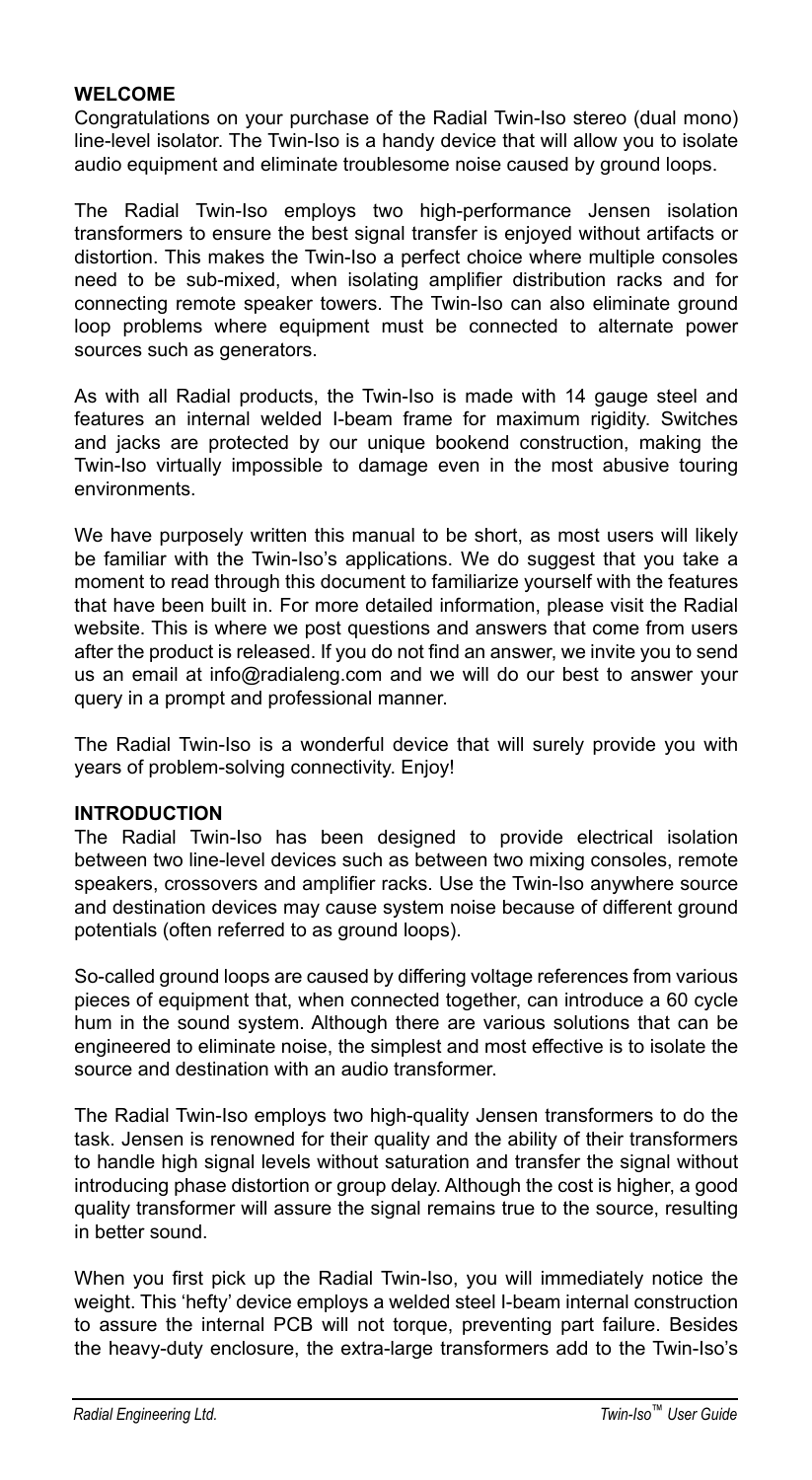robustness. As a rule, the larger the transformer, the more signal handling capacity it will have and Jensen transformers can drive loads of 600 ohms up to +21dBu at 20Hz.

The Radial Twin-Iso is equipped with two XLR inputs and two XLR outputs. Each channel is 100% isolated from the other to eliminate cross-talk or interaction, thus allowing two completely different audio sources to use the Twin-Iso at the same time. Although the Twin-Iso is designed for +4dB professional line-level signals, the transformers will actually handle over 20dB without choking.

Each of the Twin-Iso's outputs feature a 180° polarity reverse switch to ensure both consoles are 'in phase' and pushing the speakers in the same direction. This allows the Twin-Iso to feed a sub-group or auxiliary input of a console where polarity reversals are generally not provided. Finally, the Twin-Iso is equipped with a ground lift switch to further reduce system noise should it be present.

#### **USING THE TWIN-ISO**

As with all Radial products, using the Twin-Iso is simple and straight forward. Make sure the sound system is turned off and all levels are set to zero before making audio connections. This will avoid any pops in the sound system that could cause damage to speakers.

The Twin-Iso is completely passive and does not require a power supply of any kind. Connect the source device to the Twin-Iso inputs. Connect the Twin-Iso outputs to the destination device. Turn the system up slowly and listen for noise. In the unlikely event you should encounter noise, simply depress the ground lift switch. That's all there is to it.

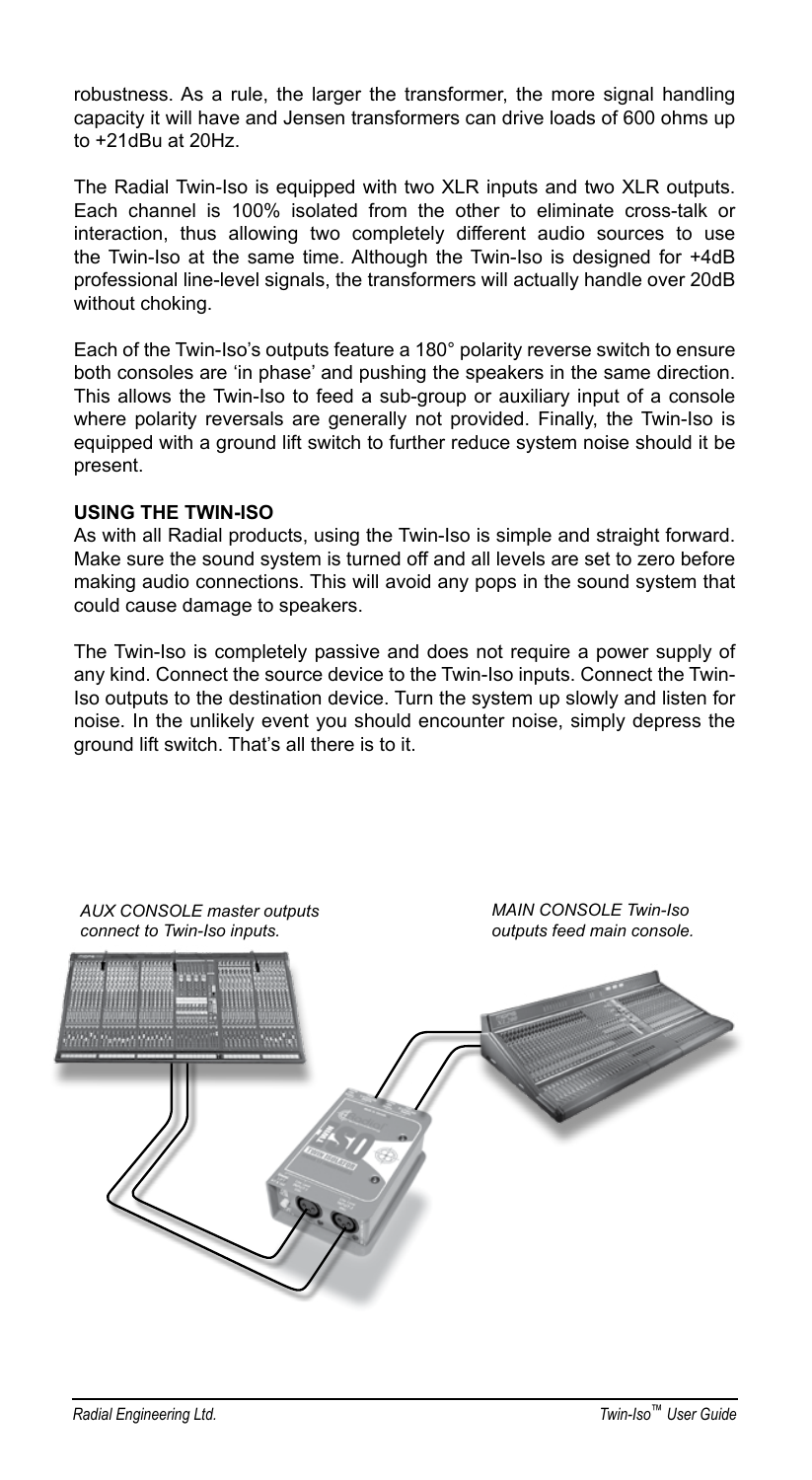### **TWIN-ISO BLOCK DIAGRAM**



## **J-RAK**

The optional J-RAK™ is a high density rackshelf for Radial DI's and splitters. It's a 2RU rack chassis that allows up to 8 Radial devices in one neat high density 19" package. The DI's can be mounted with either the input side or output side facing the front. Ideal for studio or touring. Constructed of 14 gauge steel with a baked enamel finish.



#### **J-CLAMP**

The optional J-CLAMP™ can mount a single Radial device to virtually any surface. Perfect for hiding away inside racks, on podiums or under tables. Constructed of 14-gauge steel with a baked enamel finish.

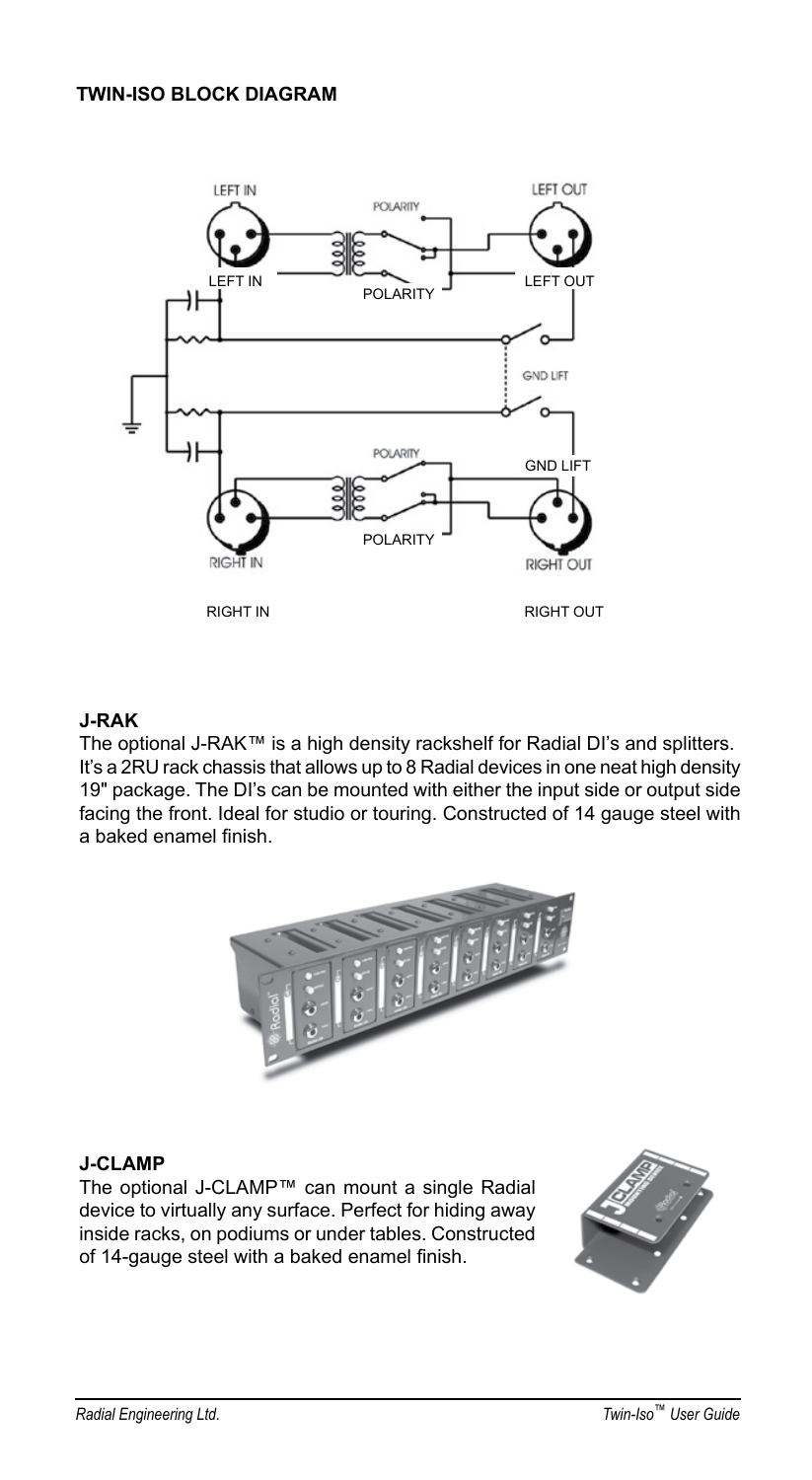## **INPUT PANEL**

- **1. Ground lift (inputs)** Lifts the ground pin-1 on both XLR input connectors.
- **2. Input-1 & 2** For low impedance, balanced linelevel signals.
- **3. Bookend design** 14 gauge steel outer shell creates protective zone around connectors and switches.



## **OUTPUT PANEL**

- **4. Output-1 & 2** line-level transformer-isolated outputs.
- **5. Polarity reverse** 180°- Polarity reverse switch for outputs-1 & 2.
- **6. Full-bottom no-slip pad** This provides electrical isolation and plenty of "stay-put" friction to keep the Twin-ISO in one place.

## **CONSTRUCTION**

- **7. Ultra rigid steel I-beam** enclosure eliminates stress that could torque the PC board and cause solder joint failure.
- **8. Jensen transformers**  offer outstanding audio performance.
- **9. Military-grade doublesided PCB** with plated through-holes is bolted to welded steel standoffs.
- **10. Sturdy high-cycle PCB**  mounted switches are rated for long life.